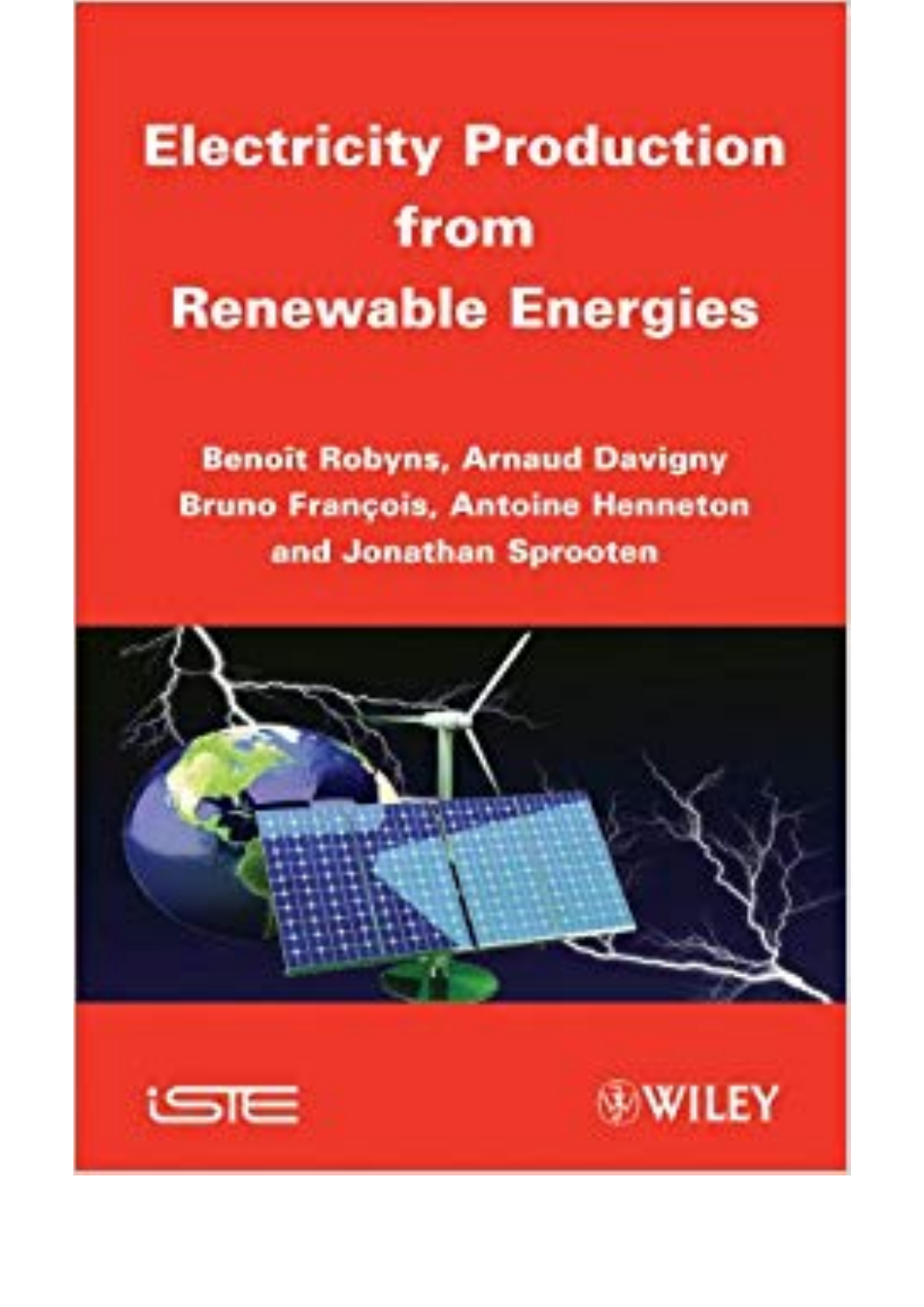*Benoit Robyns and*

## **Electricity Production from Renewable Energies**

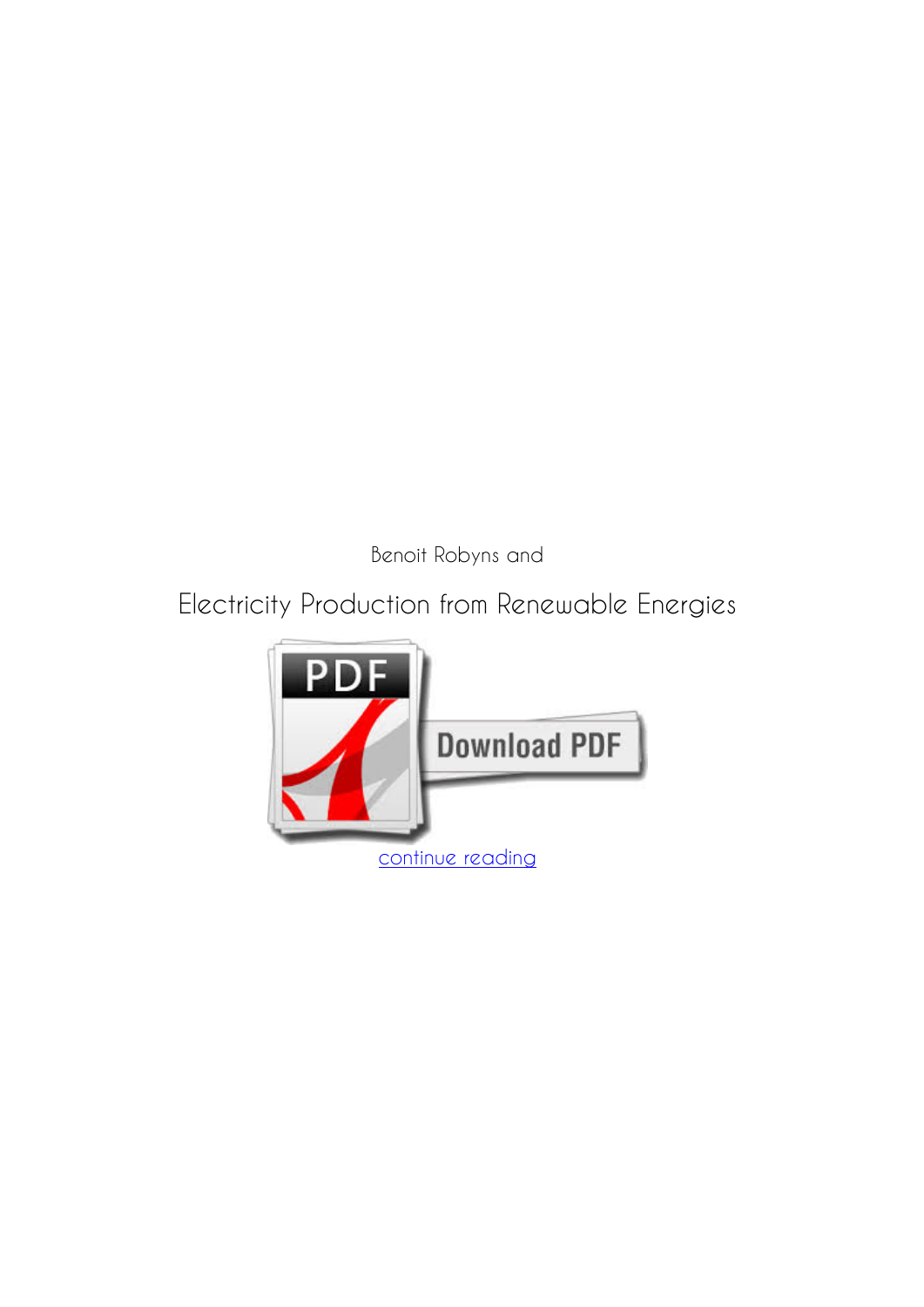Energy and environmental issues have got caused a marked boost inelectricity creation from renewable energy sources since thebeginning of the 21st Century. The concept of sustainabledevelopment and concern for long term generations concern us everyday to create new systems for energy creation, and newpatterns useful for these energies. Their fast emergence can makethe understanding and therefore the perception of these newtechnologies difficult.4. Many exercises are given to thereader for evaluation reasons.Systems of electricity generation from renewable energy resourcesof little to medium powers are presented. The essential electricalconcepts necessary for understanding the working characteristicsof these energy converters are released, and the constraints andproblems of integration in the electric networks of these meansof production are talked about. It presents the problems, sources andmeans of conversion into electricity utilizing a general approach anddevelops scientific concepts to understand their main technicalcharacteristics.5.6.t Robyns.2. Solar Photovoltaic Power, Arnaud Davigny.3. Terrestrial and Marine Hydroelectricity: Waves and Tides,Benoît Robyns. This book aims to donate to a betterunderstanding of the brand new electricity generation technology byaddressing a diverse market. Wind Power, Bruno Francois and Benoît Robyns and Antoine Henneton.Contents1. Thermal Power Era, Jonathan Sprooten. Decentralized Electric power Creation from Renewable Energy,Benoî Integration of the Decentralized Production in to the ElectricalNetwork, Benoît Robyns.



[continue reading](http://bit.ly/2Tge8Fv)